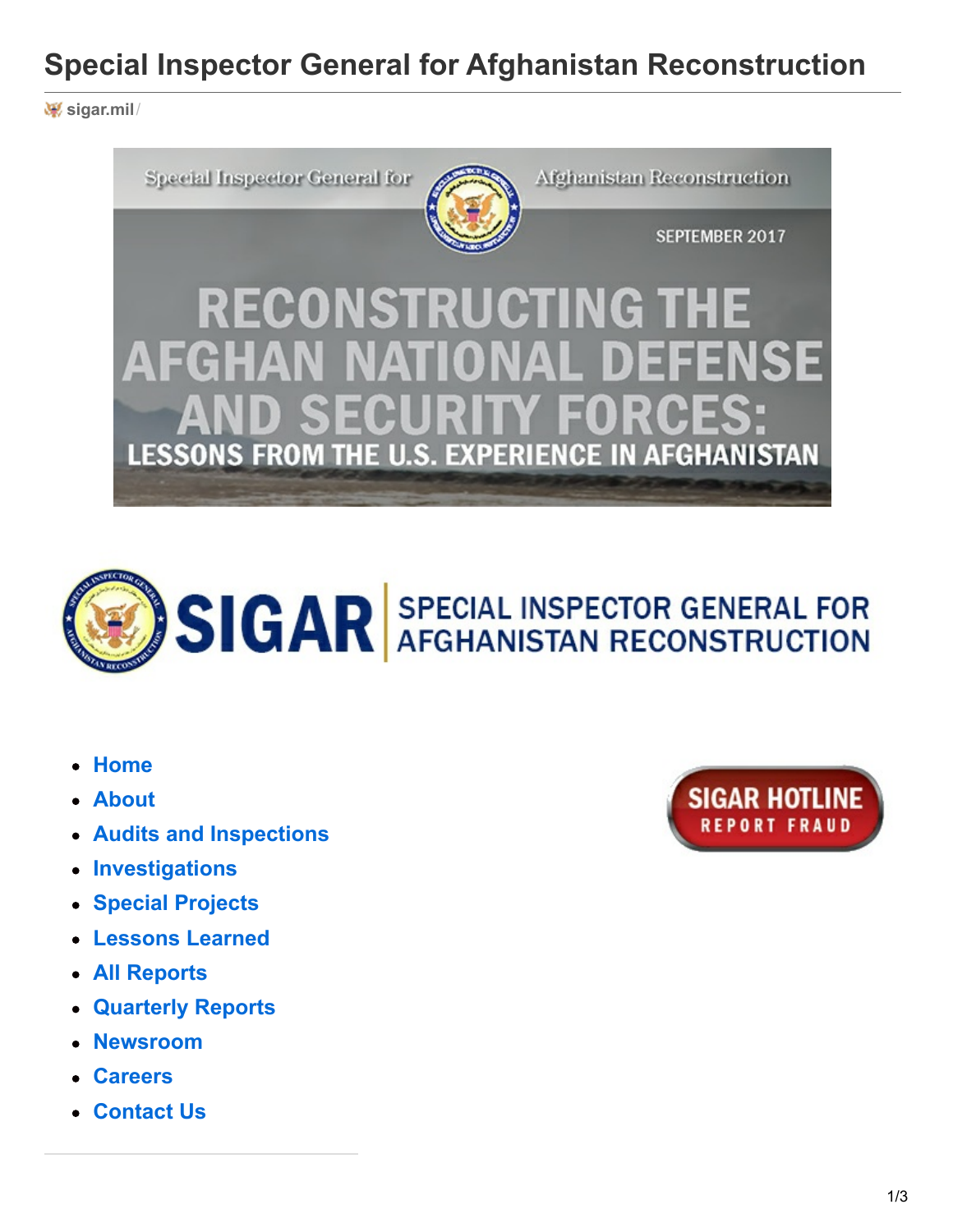

- SIGAR released its second lessons learned report examining how the U.S. [government](https://www.sigar.mil/pdf/lessonslearned/SIGAR-17-62-LL.pdf) developed and executed programs to build, train, advise, and equip the Afghan National Defense and Security Forces.
- SIGAR released its thirty-sixth Quarterly Report to Congress, highlighting the need to balance restraints on U.S. civilian movement required for security with the flexibility needed to manage and oversee the \$119.7 billion dollar [reconstruction](https://www.sigar.mil/pdf/quarterlyreports/2017-07-30qr.pdf) effort.
- DOD may have spent up to \$28 million more than needed to procure a proprietary camouflage pattern that may be [inappropriate](https://www.sigar.mil/pdf/special projects/SIGAR-17-48-SP.pdf) for Afghanistan. Changing the uniform could save U.S. taxpayers between \$68.61 million and \$72.21 million.

#### **Stop II**

SIGAR provides independent and objective oversight of the \$117.26 billion the U.S. has provided to implement reconstruction programs in Afghanistan. SIGAR's core value of excellence, independence, and integrity guide its audits, investigations, and inspections. [Read](https://www.sigar.mil/about/index.aspx?SSR=1) More

**Get more information about SIGAR in Dari** [دری](https://www.sigar.mil/quarterlyreports/dari/index.aspx?SSR=6&SubSSR=26&WP=Overview in Dari) **and Pashto** [پشتو](https://www.sigar.mil/quarterlyreports/pashto/index.aspx?SSR=6&SubSSR=27&WP=Overview in Pashto) .

#### **STAY CONNECTED**



**INTERACTIVE REPORT: RECONSTRUCTING THE AFGHAN NATIONAL DEFENSE AND SECURITY FORCES**